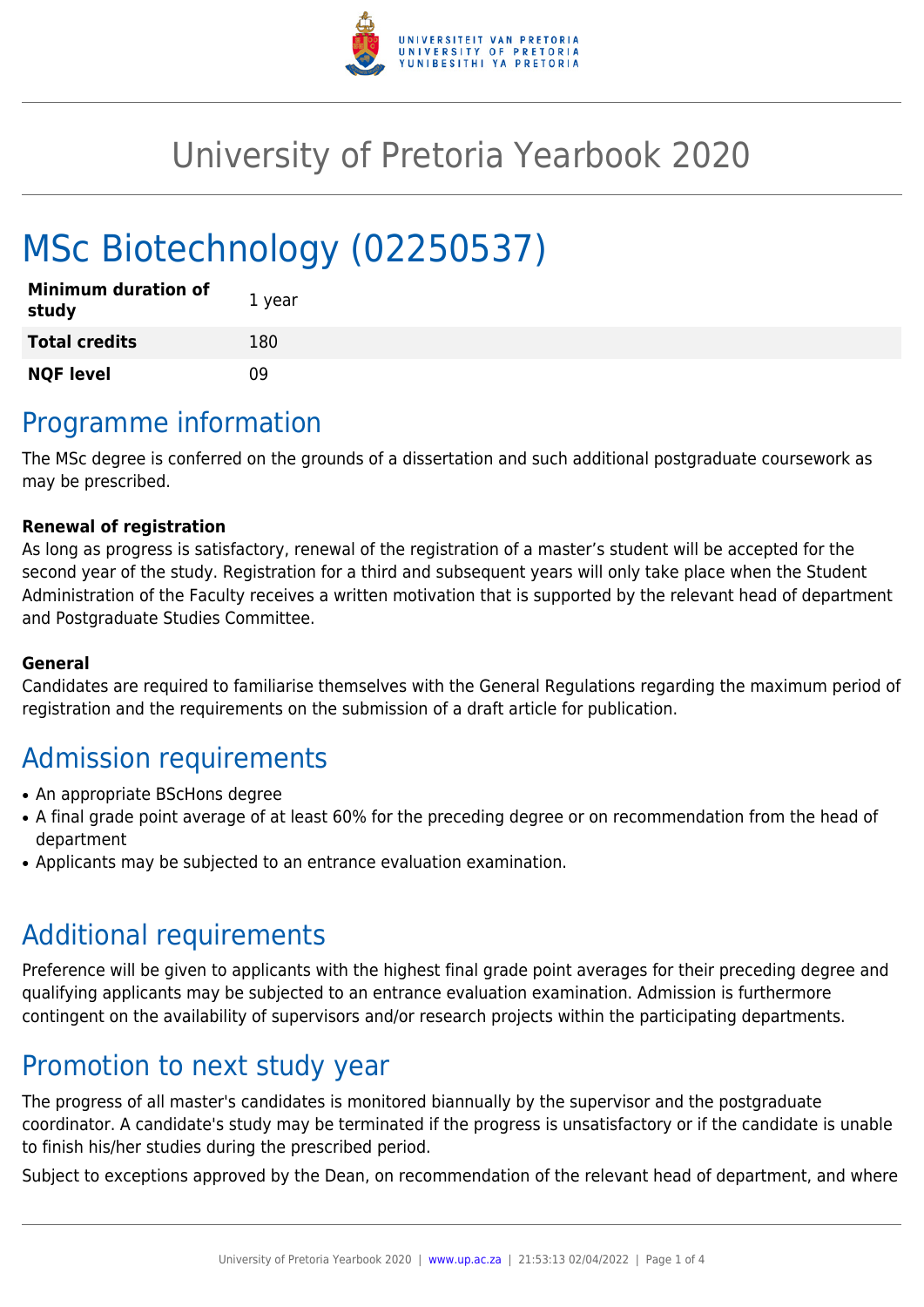

applicable, a student may not enter for the master's examination in the same module more than twice.

# Pass with distinction

The MSc degree is conferred with distinction to candidates who obtain a final average mark of at least 75% and a mark of at least 75% for the dissertation/mini-dissertation from each of the members of the examination panel. Where a member of the examination panel awards a mark of less than 75% for the dissertation/mini-dissertation, that member of the examination panel must offer, in writing, support for his/her decision, or indicate in writing that he/she supports the examination committee's decision to confer the degree with distinction.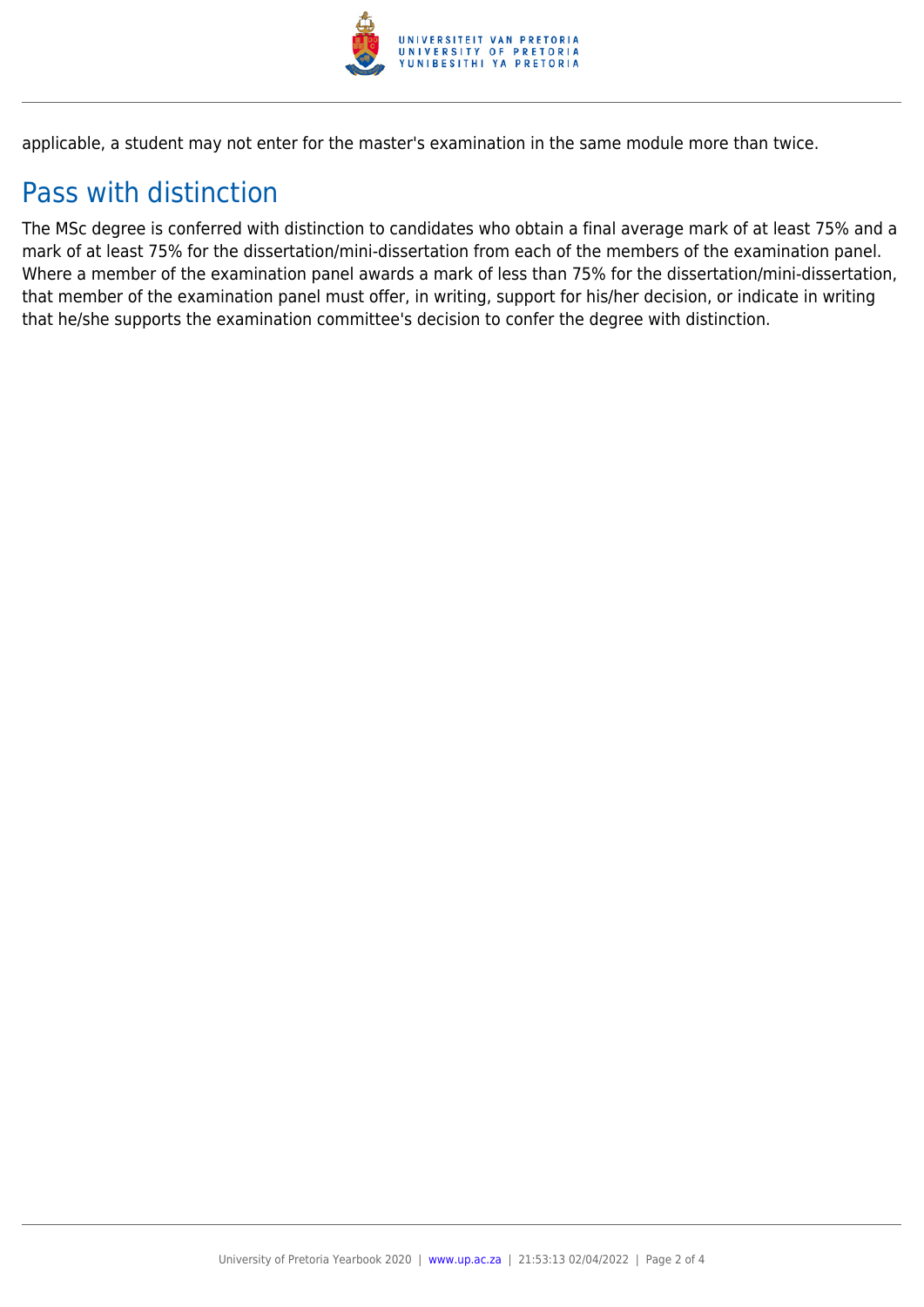

## Curriculum: Final year

**Minimum credits: 180**

### **Core modules**

### **Dissertation: Agronomy 890 (AGR 890)**

| <b>Module credits</b>         | 180.00                                |
|-------------------------------|---------------------------------------|
| <b>Prerequisites</b>          | No prerequisites.                     |
| Language of tuition           | Module is presented in English        |
| <b>Department</b>             | Department of Plant and Soil Sciences |
| <b>Period of presentation</b> | Year                                  |

#### **Module content**

This module involves the development, presentation and approval of a research proposal, the execution of the research project, and the writing up and presentation of the research results. In addition to the dissertation, the student is also expected to compile a concept research paper for publication in a peer-reviewed UP accredited scientific journal.

### **Biochemistry: Dissertation 890 (BCM 890)**

| <b>Module credits</b>         | 180.00                                  |
|-------------------------------|-----------------------------------------|
| <b>Prerequisites</b>          | No prerequisites.                       |
| <b>Language of tuition</b>    | Module is presented in English          |
| <b>Department</b>             | Biochemistry, Genetics and Microbiology |
| <b>Period of presentation</b> | Year                                    |

### **Dissertation: Plant science 890 (BOT 890)**

| <b>Module credits</b>         | 180.00                                |
|-------------------------------|---------------------------------------|
| <b>Prerequisites</b>          | No prerequisites.                     |
| Language of tuition           | Module is presented in English        |
| <b>Department</b>             | Department of Plant and Soil Sciences |
| <b>Period of presentation</b> | Year                                  |

### **Dissertation: Genetics 890 (GTK 890)**

| <b>Module credits</b>         | 180.00                                  |
|-------------------------------|-----------------------------------------|
| <b>Prerequisites</b>          | No prerequisites.                       |
| Language of tuition           | Module is presented in English          |
| <b>Department</b>             | Biochemistry, Genetics and Microbiology |
| <b>Period of presentation</b> | Year                                    |